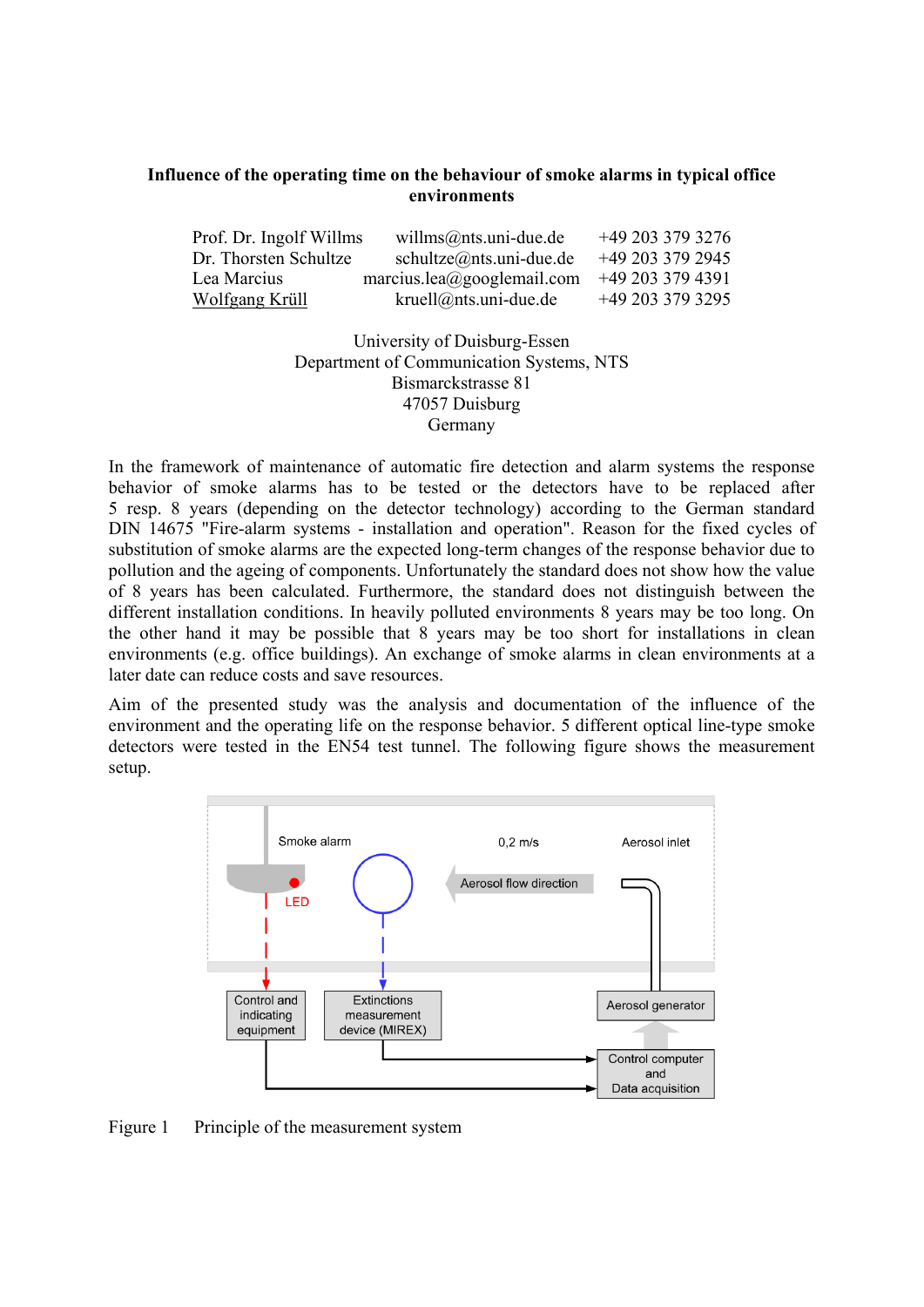Measuring equipment:

- EN54 test tunnel
- Extinction measuring device MIREX
- Lorenz AGW / BM VI aerosol generator
- Pt 100 temperature sensor
- Air velocity-/temperature transmitter, series EE70 VT315

Background for the performed measurements was the EN 54 part 7. Chapter 4.3 describes the determination of the repeatability, the directional dependence and the reproducibility. The measurement of the response threshold value (RTV) is specified in chapter 5.1.5. Based on the EN54 test-standard for the directionality or the response behavior of a smoke detector the increase of the aerosol concentration was set in the range  $0.015 \leq \Delta m / \Delta t \leq 0.1$  (dBm<sup>-1</sup> min<sup>-1</sup>).

A particular focus of this series of tests was to investigate the behavior of new detectors by comparison with detectors of different age groups. The old detectors were collected exclusively from relatively clean areas in office buildings and were divided into 4 age groups (2-5 years, 6-8 years, 9-12 years, and older than 12 years).

In the first phase the directionality and the response threshold value (RTV) of 10 new detectors of every detector type were measured. In the second phase of the project the response characteristics of 143 old detectors were measured and compared with the new detectors. Table 1 shows the age structure of the collected and tested optical smoke detectors. It was not possible to find any detectors of type 1 with an operating life of 2 to 8 years and detectors of type 2, 4, and 5 with an operation life of more than 12 years.

|                 | New detectors   | Detectors with<br>$2 - 5$ years<br>of operating life | Detectors with<br>6 - 8 years<br>of operating life | Detectors with<br>9 - 12 years<br>of operating life | Detectors with<br>more than $> 12$ years<br>of operating life |
|-----------------|-----------------|------------------------------------------------------|----------------------------------------------------|-----------------------------------------------------|---------------------------------------------------------------|
| Detector type 1 | 10 <sup>1</sup> | $\mathbf{0}$                                         | $\Omega$                                           | 22                                                  | 12                                                            |
| Detector type 2 | 11              | 5                                                    | 13                                                 | 10                                                  | $\mathbf{0}$                                                  |
| Detector type 3 | 10 <sup>°</sup> | 4                                                    | 16                                                 | 24                                                  | 10 <sup>°</sup>                                               |
| Detector type 4 | 10              | 5                                                    | 8                                                  | 11                                                  | $\Omega$                                                      |
| Detector type 5 | 4               |                                                      | C                                                  | 0                                                   | $\mathbf{0}$                                                  |
|                 | 45              | 15                                                   | 39                                                 | 67                                                  | 22                                                            |

Table 1 Ouantity structure of the collected and tested detectors

The directional dependence was determined by measuring the RTV of 1 new detector of each detector type at 8 different flow directions. After each measurement of the RTV the detector was turned by 45°. The direction with the highest RTV  $(m_{\text{max}})$  is the direction with the lowest sensitivity. Figure 2 shows the measured directional dependence  $(RTV$  in  $dBm^{-1}$ ) of the tested new detectors (type 1 to type 5).

The repeatability was determined by 3 additional measurements at the angle with the highest RTV ( $m_{\text{max}}$ ). The reproducibility for 9 new detectors of each type was determined at the angle with the highest RTV  $(m_{\text{max}})$ .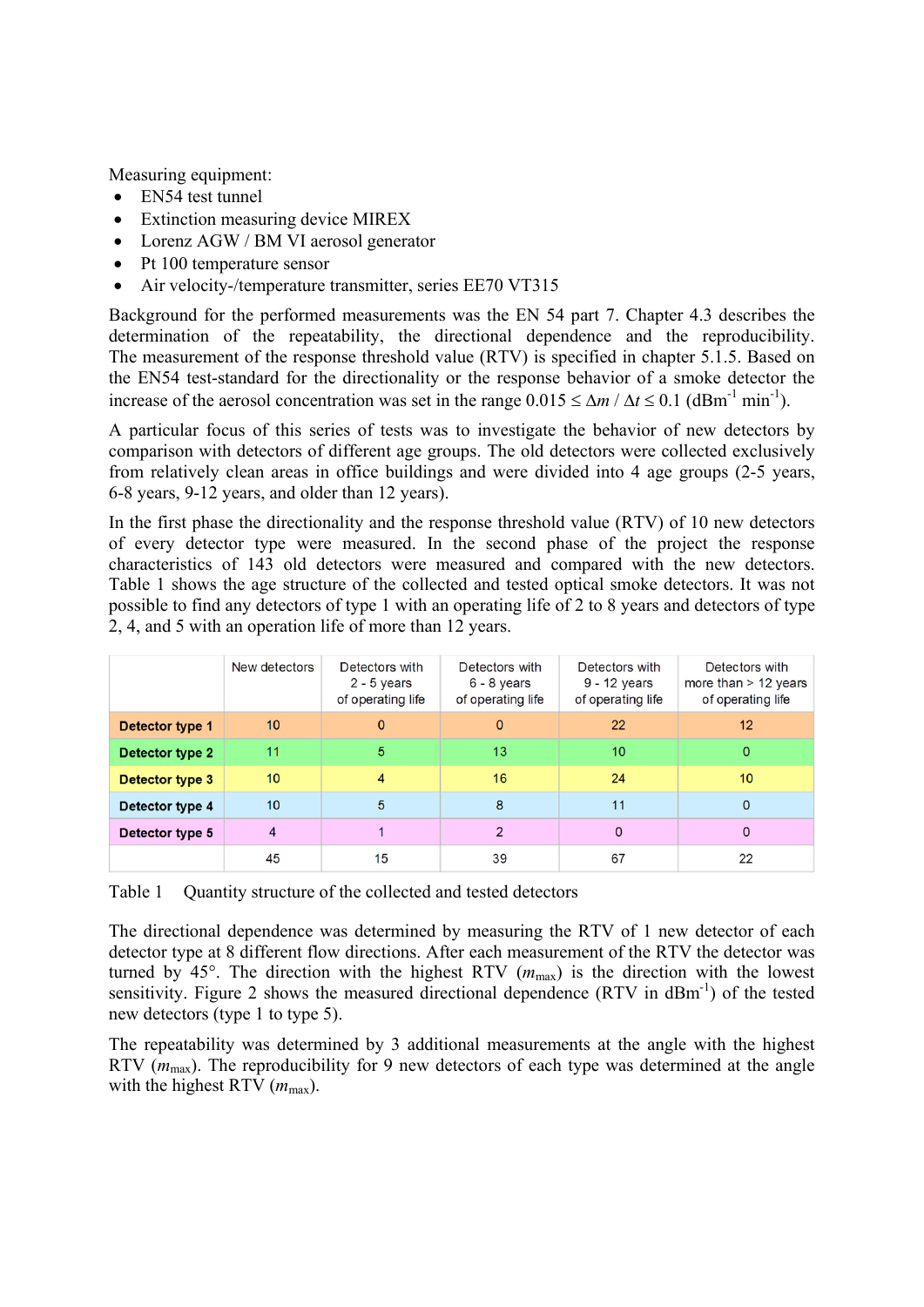

Figure 2 Directional Dependence of new detectors

The directional dependence of the old detectors was determined by testing 50 % of the old detectors of each detector type. To reduce the total amount of measurements, the RTV was determined at only 4 flow directions (i.e. each 90°), whereby the previously determined angle with the lowest sensitivity  $(m_{\text{max}})$  of a new detector was included. All measurements were done at least twice.

The reproducibility and repeatability was determined by testing the other 50 % of the old detectors of each detector type. Three measurements of the RTV of each detector at the angle with the lowest sensitivity  $(m_{\text{max}})$  of a new detector were performed.

A total of 944 measurements of new and old detectors were collected, see table 2. The directionality and RTV tests were done repeatedly with identical configuration and the scattering result values were averaged. The following table shows the total number of measurements depending on the operating life.